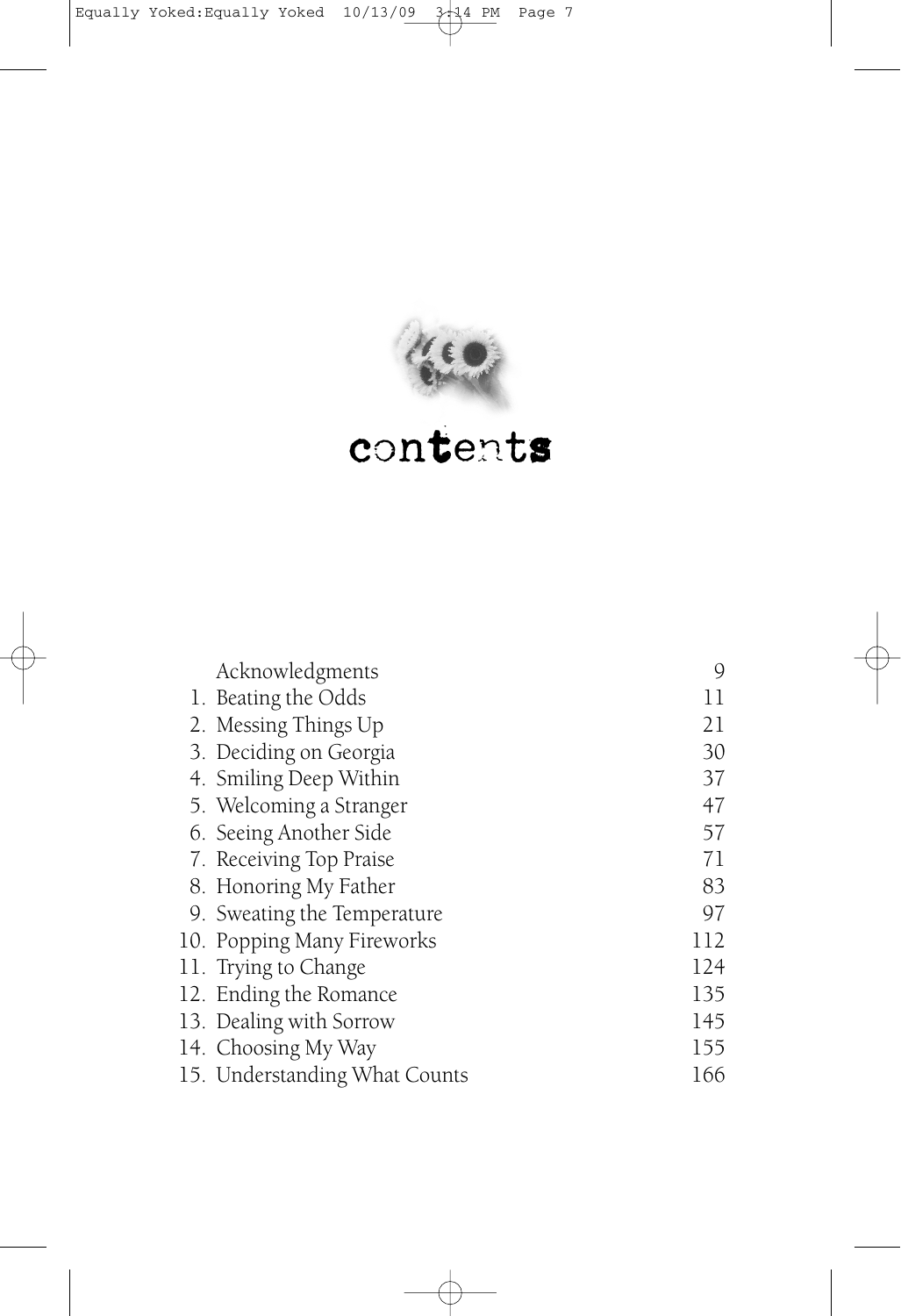$N$   $\rho$ 

## bea**t**ing the **o**dds

**g** osh, you're pretty," Branson said, awakening me.<br>
I sat up in the stiff hospital chair and stared at my ex-boyfriend. His head and chest were wrapped in white gauze, and his hands had tubes sticking out of them. "What time is it?"

"Five-thirty in the afternoon," he informed me.

"Already? I got here at two, saw my brother for like five minutes, then came to see if you were all right. Guess I dozed off."

"I'm glad you came to see me. It shows how much you care."

I got up, stood next to Branson, and held his hand, careful not to disturb the tubes attached to it. "I do. Deeply."

He smiled. It felt good to let out my true feelings.

I'd been on an emotional roller coaster with Branson Price all through the last year of high school. We started out great, but then he wanted to take our relationship further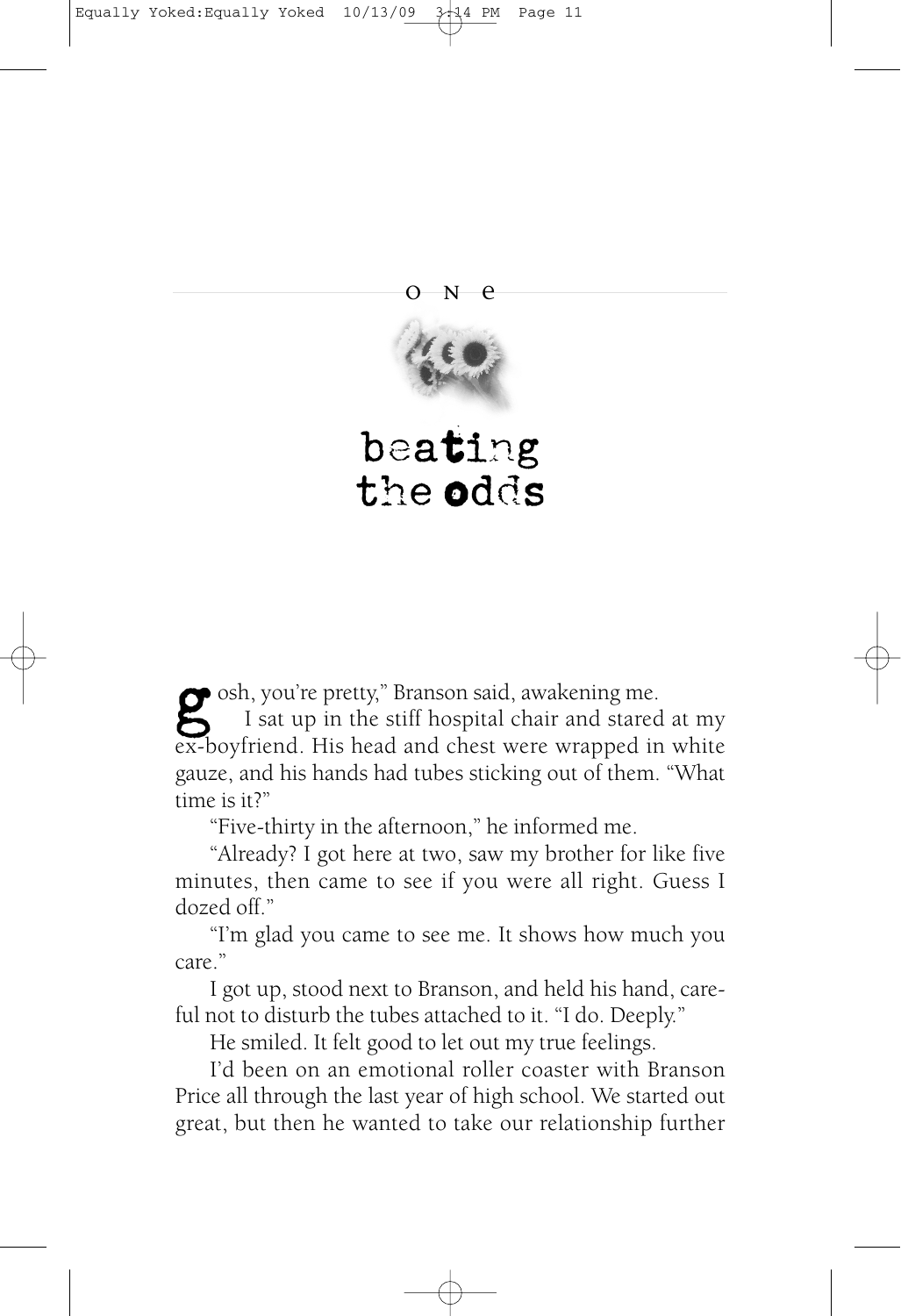than I wanted to. When I refused to give in, he turned to my best friend, Brittany Cox. They went all the way.

I was angry at him for betraying me. And yet, I could never shake the deep feelings I had for him. Now, even if my dream of marrying Branson ever did come true, I would never be his first.

It wasn't just Branson I got angry with. Brittany and I didn't talk for months. But God reminded me that I was supposed to forgive others as He forgave me. Besides, circumstances in Brittany's life—like her being diagnosed with HIV—had turned my girlfriend into a different person. She'd become really humble. When I finally forgave her, she asked for my forgiveness too. So our friendship started anew.

"How's your brother?" Branson asked. I knew he felt guilty about getting into that car crash the night before. He and his best friend, Bo, had gotten drunk during prom and challenged a bunch of guys from a rival sports team to a race. My brother Lance and another guy piled into Bo's white Chevy Blazer. Moments later, the El Camino they were racing against smashed into the side of a mountain, and the Blazer went over a cliff. The guy in the backseat with Lance got out with just a broken arm. I'd heard the doctor say Branson had suffered a severe concussion and internal bleeding, though it seemed to be under control now. Bo, however, wasn't so lucky. He was still in a coma, and he'd lost all feeling in both of his legs.

"They released Lance this afternoon," I said, "just before I came in here to check on you. He's still a little lightheaded from that gash over his eye. And the stitches will probably leave a scar." *Still, it could be a lot worse,* I wanted to add. But I didn't want to compound Branson's guilt about Bo.

"And where's your boyfriend?" Branson asked.

I looked away and thought about Foster McDowell.

Foster was tall, tan, and gorgeous. He was also a strong Christian and extremely sweet. He played piano beautifully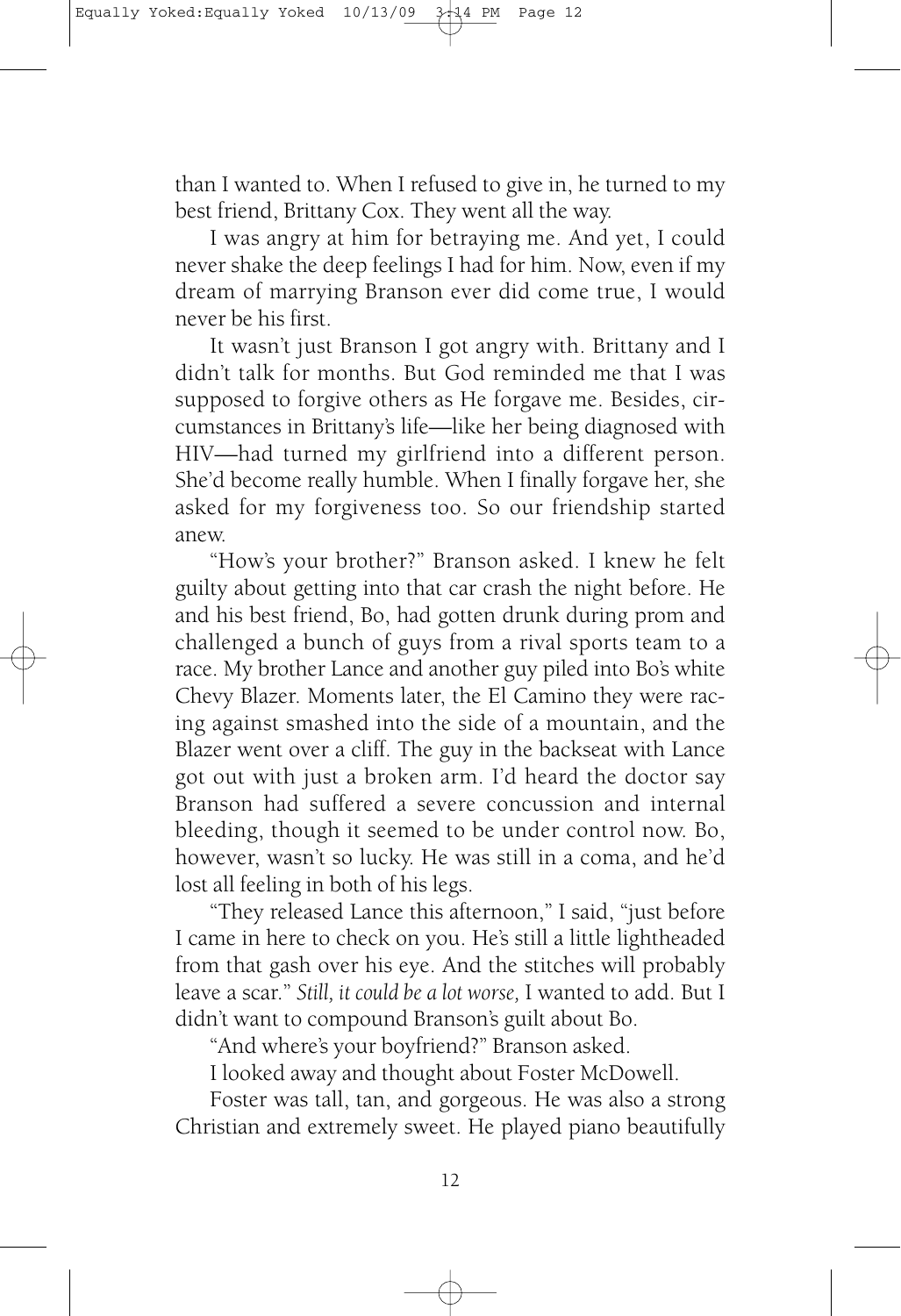and had an awesome singing voice. We'd done a couple of duets at church, and we made great harmony together. But there just wasn't the passionate spark between me and Foster that there'd been with Branson. I tried forcing myself to like him, but it wasn't working.

When Bo's car went over that cliff last night, I realized that I wanted to be Branson's girlfriend. I even blurted out that I loved him. Foster heard, and decided to break up with me. He wished me well, but I knew his heart was broken. He thought he was a better fit for me than Branson. I hoped to prove him wrong.

I stared into Branson's deep blue eyes. "I don't have a boyfriend anymore."

"Really?" he asked, a hopeful expression brightening his scratched-up face.

I nodded. "We broke up this morning."

"A beautiful girl like you should always have a boyfriend. Laurel, I know I messed up. I hurt you bad. I made a huge mistake with Brittany. That makes me feel worse than not getting that football scholarship to the University of Georgia."

"Branson, don't rule that out," I said, not ready to discuss the other topics he'd brought up.

Branson Price was the all-star quarterback of our school. When he hurt himself midseason, all the major-league schools stopped trying to recruit him.

"My one shot to walk on as a freshman went out the window when I busted my throwing arm," he groaned.

I kissed his forehead. "Don't talk like that. You have to pray and believe that everything will be all right. Have faith."

He squeezed my hand. "See, that's why I need you in my life. With you I can start all over again. Laurel, I love you. Be my girlfriend again."

I didn't get a chance to answer him because the door swung open and a redheaded nurse entered. "I see you're awake. How are you feeling?"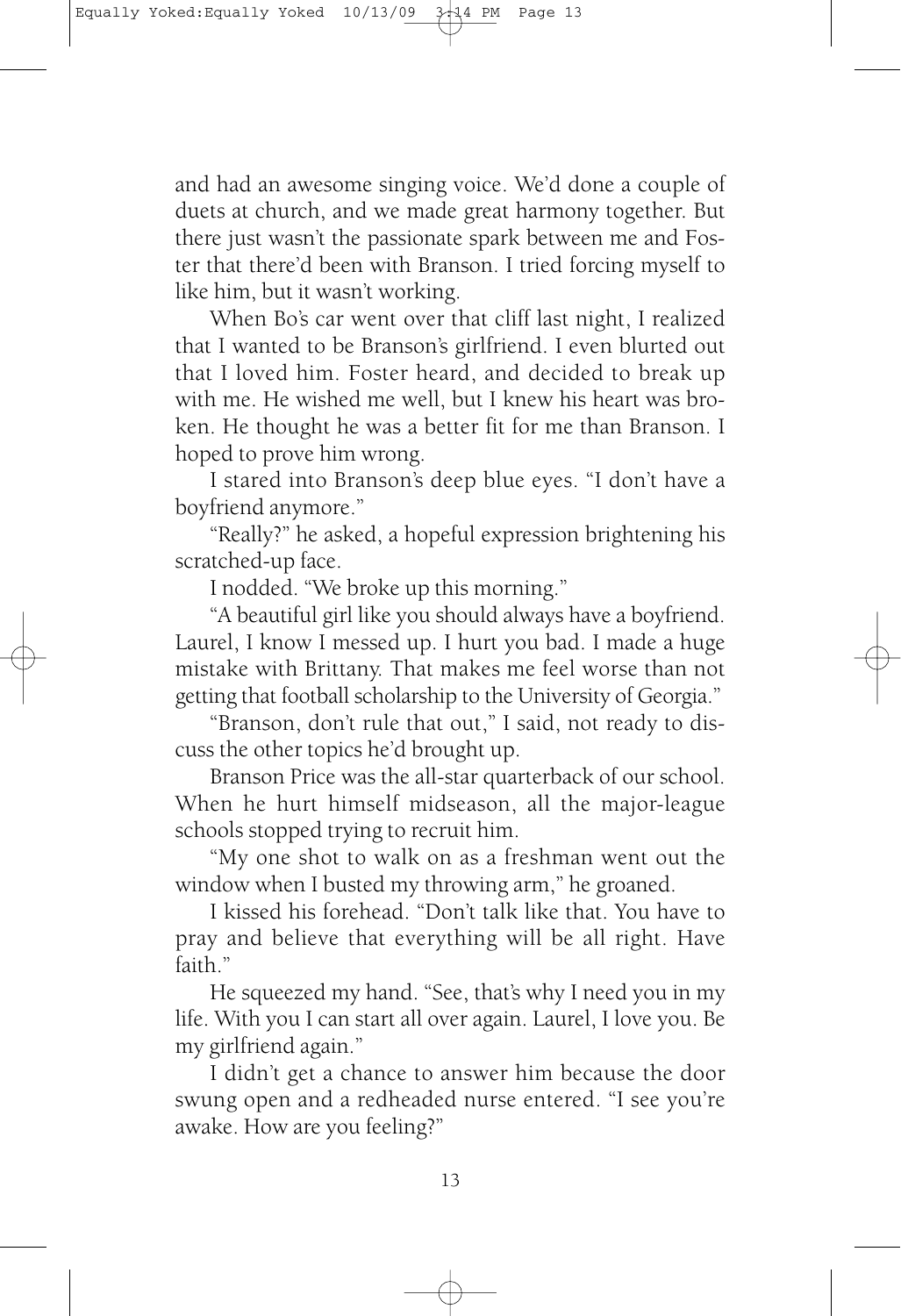While Branson assured her he was doing fine, the nurse checked and recorded his vital signs.

"I'll be back to check up on you again before my shift ends."

Branson smiled at her as she walked away.

"Don't get any ideas," I teased him. "She had on a wedding ring."

"Oh, Laurel, it's nothing like that."

"And what *is* it like?"

"Well . . . It's just . . . See, this black nurse came in earlier and she said she was going to give me my checkup. I'm glad a new one came on the schedule before she could get back to me"

"Why?" I asked.

He shuddered. "Just thinking about having a black lady touch me creeps me out, you know?"

I stared at him, appalled that he would say such a thing. "Black women have taken care of white people for years."

"I know, but this isn't the slavery days."

"I'm sure the blacks are more happy about that than you are," I said sarcastically.

"Look, I'm not prejudiced or anything. I have lots of black friends. You know that."

There were some black players on the football team. Jackson Reid, for instance, was one of Branson's best friends. That made me wonder where he was getting all this attitude from.

"Hey, you still haven't answered my question," he asked, pulling me onto the bed beside him. "Will you be my girlfriend?"

I looked into his precious face and softly answered, "Yes."

\_\_\_\_\_\_\_\_\_\_\_\_\_\_\_\_\_\_\_\_\_

The next day, Monday, I had to go to school. After that horrible prom, I dreaded the first day back. I even skipped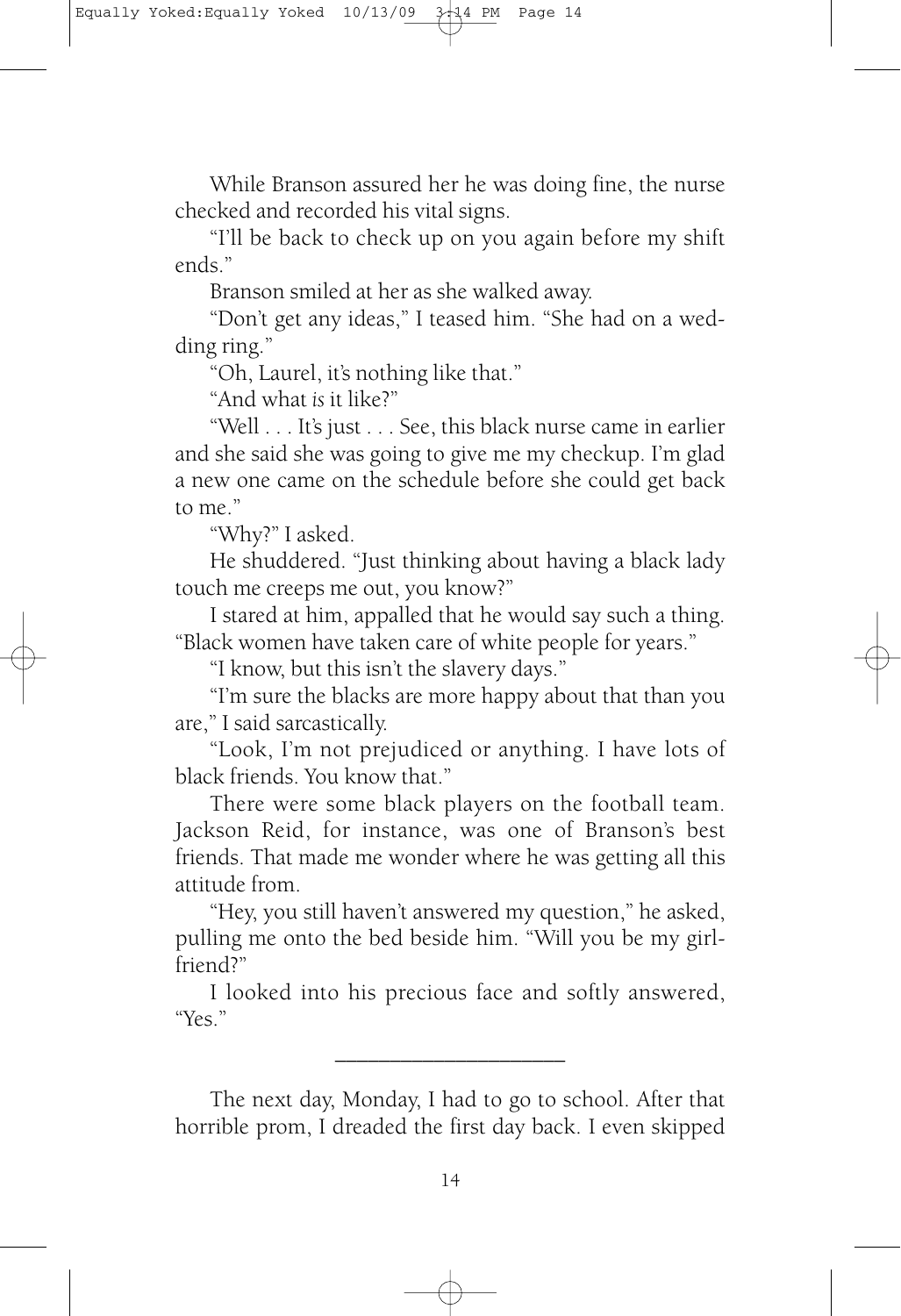my before-school gymastics practice at Rockdale County Gym and let Brittany drive me to school.

The attitude in the car was somber. Brittany had lost her usual perky demeanor. At school, all the students walked around like zombies. Just like they had last March, after we had that school shooting. My youngest brother, Luke, got shot that day, and so did Faigyn, Foster's younger sister. They were just freshmen, and their lives could have ended. Thank the Lord, both of them were all right.

Our principal, Dr. Wood, called a special assembly first thing. "I know you're all grieving about Saturday's tragedy," she began.

I spotted Foster across the room. His eyes were locked on me until he saw me looking at him. Then he quickly turned away.

Yesterday at church, when he told me it wasn't working out between us because I wasn't committed enough to our relationship, he'd said it was no big deal and that he would be fine without me. But today his eyes revealed a loneliness that wasn't there before. He was hurting.

I saw my girlfriend Robyn walk up to him. He pointed over to me, and she circled around the gym toward me.

Robyn Williams was an African American girl with caramel skin, a cute fluffy haircut, and a lot of backbone. I knew she would stand by me no matter what.

"Hey, girl," Robyn said, taking the seat beside me.

"Shh!" The teacher at the end of our row glared at us.

Robyn rolled her eyes. "She wouldn't give me all that drama if I was a white girl," she said under her breath.

Now, what was that supposed to mean? Did she really feel that way? I was sure that if I'd talked while the principal was speaking, the teacher would have hollered at me too. I was tempted to try it, but didn't want to embarrass myself. So I pretended I didn't hear Robyn's comment.

"Hey, I heard you and Foster broke up," Robyn whispered. "Don't keep all the juice to yourself. What's going on?"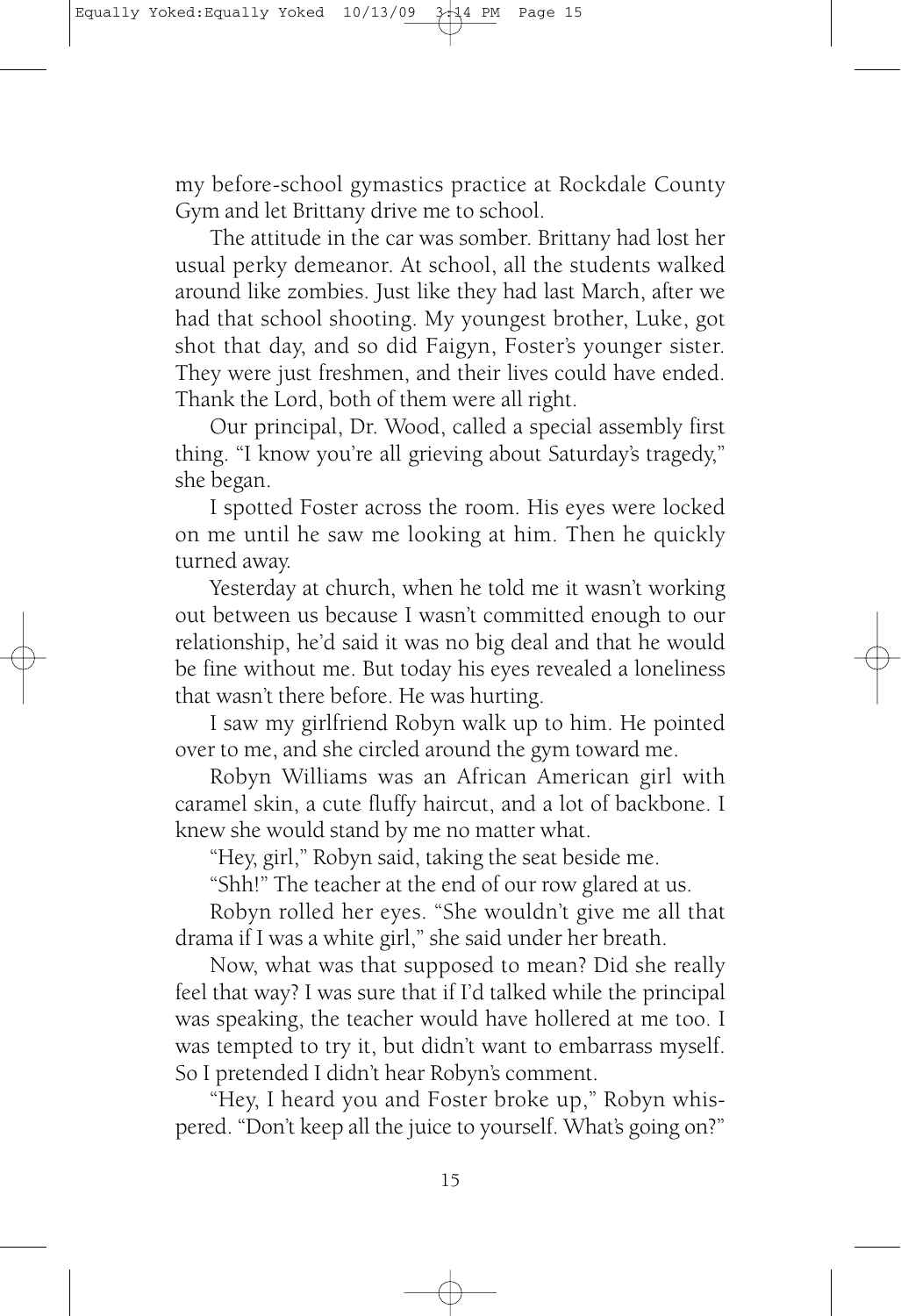Her slang often made me smile. Not that I longed to imitate it, but she had a neat way of expressing herself. She didn't talk that way all the time. She spoke in proper sentences more often than I did.

"I'll tell you later," I whispered back. "I don't want to get in trouble."

"Girl, forget about that teacher." Robyn's dismissive gesture almost made me laugh.

"That's what I like about you," I said. "You're different."

She shot me an angry glare. "What do you mean, different?"

The teacher leered at us.

"You know," I mouthed. "Different."

"No, Laurel, I don't know," Robyn responded defensively. "Why don't you explain it to me?"

I sighed, wondering what had gotten into her. "I just meant you're not a regular black girl. You wear cool clothes, you live in a nice house, your mom's an author. You don't have gold teeth or tattoos, and you don't live in the projects."

"You know, not every black person is poor."

"I realize that." I glanced at the teacher in our row. This time she looked too engrossed in the principal's speech to notice us. Desperately wanting to change the subject, I asked, "So, you want to hear about me and Foster?"

Her eyes flashed at me. "No, I don't," she snapped. "Foster is the best guy you've ever had. You shouldn't let Branson's little accident convince you to get back together with that jerk. But you know what? I don't even care."

Before I could say anything in response, my friend Meagan Munson, who was sitting on the other side of me, elbowed me. "Listen," she hissed.

I looked up at the principal.

"This has been a difficult year for all of us, but Salem High is still going strong," she was saying. "The sorrowful times we have experienced have made you all stronger. School will be dismissed early today, and all after-school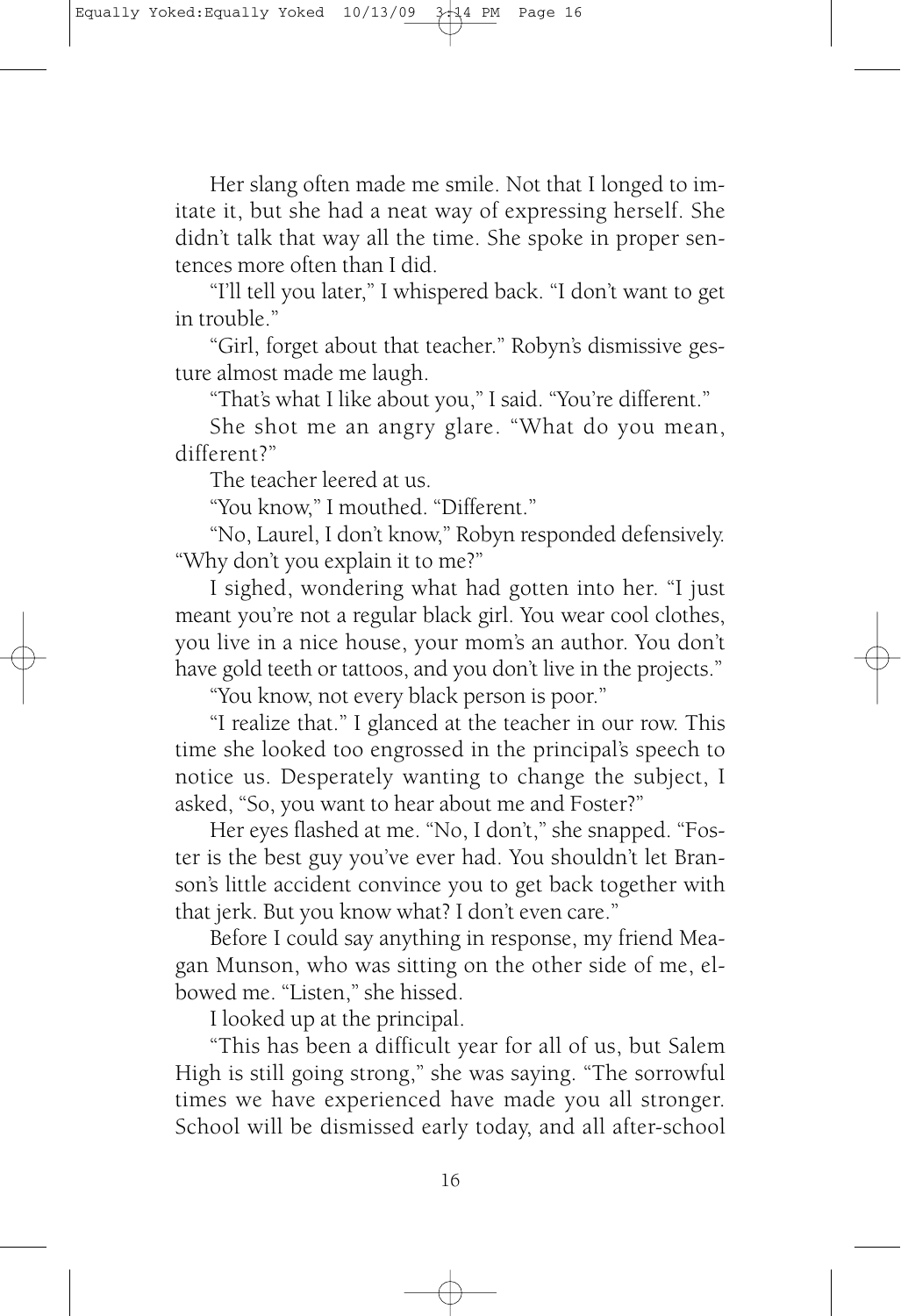sports practices are cancelled. But I know you will all come back tomorrow with a new attitude, prepared to make the rest of this school year the best it can be."

Normally, I would have been thrilled at the thought of getting out of school early. But I had a very important gymnastics meet coming up and I had been counting on practicing that day. Yet I realized sometimes people have to put their plans on hold when tragedy strikes.

As we all cleared out, I wanted to find Foster and talk to him. But when I looked around the gymnasium, I couldn't find him anywhere.

When I got home that afternoon, my middle brother, Lance, was on the phone, yelling like crazy. The next minute he slammed down the receiver.

"What's wrong with you?" I asked.

"I need to get out of this house," he grumbled, raking his fingers through his short blond hair. "Can you take me for a drive?"

"Sure," I said with a shrug, wondering what his problem was.

As we climbed into the van, Lance said, "Don't just take a short trip."

I pulled out of the garage and headed down the street.

Lance was the quarterback on the sophomore team. He was athletic and popular. He'd had a problem with alcohol, but he conquered that after a binge at Christmas sent him to the hospital and a New Year's Eve party made him pass out. So I didn't know what could be bothering him now. Then I got an idea. Was he still gambling? He'd won and lost quite a bit of money during the first few months of the year, mostly betting on basketball and football games.

"You're gambling again, aren't you?" I asked, my nervous foot pressing harder on the accelerator. "Is someone after you?"

Before he could answer, a police car pulled up behind me, its lights flashing. I was in deep trouble.

I pulled over and looked into the rear view mirror. A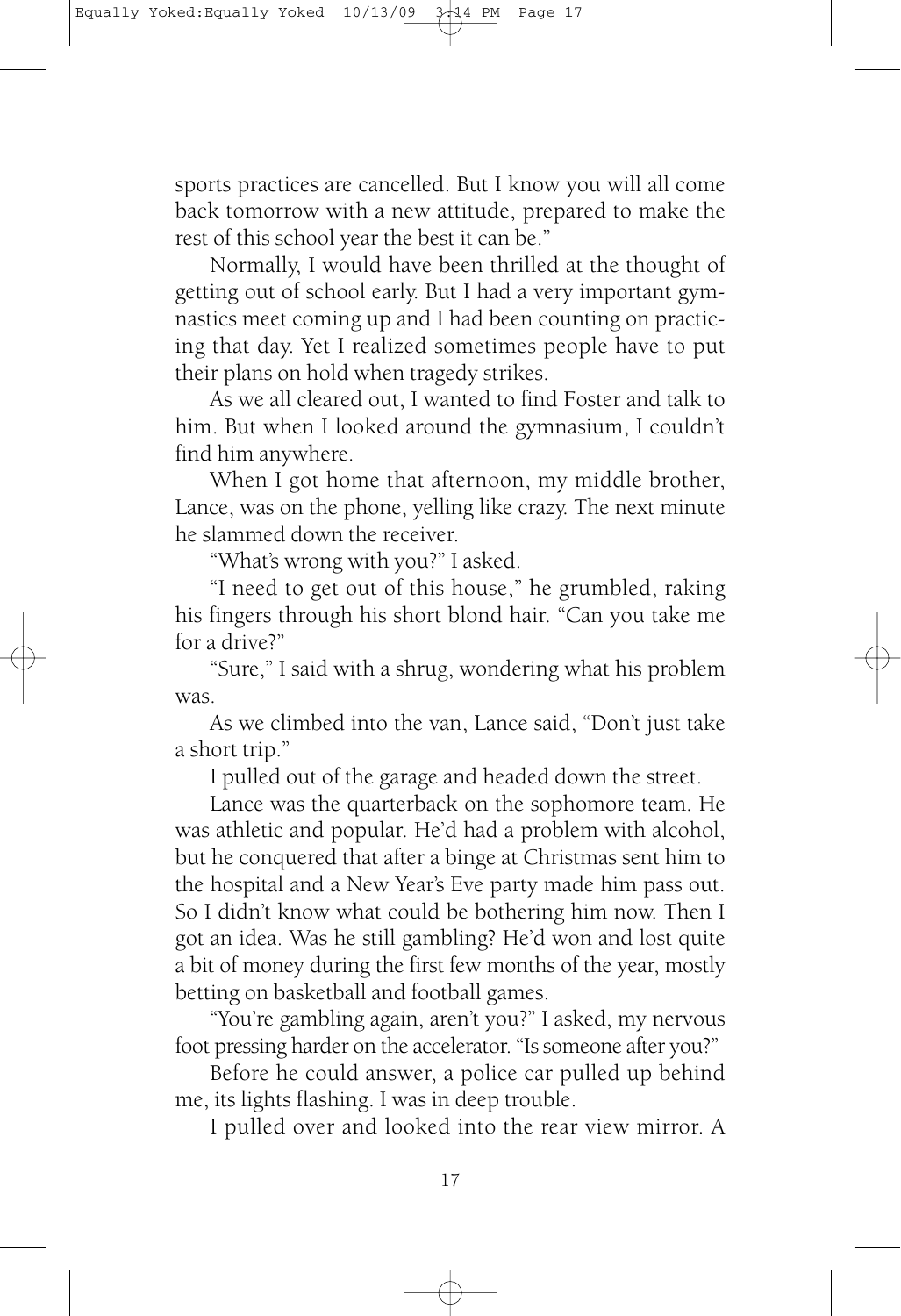cop in his mid-fifties with a pot belly and freckles sauntered up to my window and asked for my license and registration.

"Shadrach, eh?" he said, examining my paperwork. "The only Shadrach I know is the reverend at Kensington Community Church."

"That's our dad," Lance spoke up. "I just got released from the hospital and my sister—"

"You don't have to explain. I was gonna let you go when I saw y'all were white kids. Often as not, them crazy black troublemakers think the rules don't apply to them. Since y'all are good kids, I'm not gonna rain on your day. You just take it easy, now, ya hear?" The officer handed me back my license and registration, then moseyed on back to his squad car.

"Isn't that sad?" I said to Lance as we pulled back onto the road.

"Sad? It's great! You didn't get a ticket."

"Yeah, but if we were black he would have given us one."

"Well, we're not black, so who cares?"

I ignored his comment and kept driving. But my thoughts raced on. Why was everything around me so black and white all of a sudden? It was starting to bother me. I was going to have to pray about it because I didn't have any answers, and I definitely needed some.

The following day, everybody's spirits had picked up a little. Students acted friendlier to one another. Things were definitely not normal, but they were better.

\_\_\_\_\_\_\_\_\_\_\_\_\_\_\_\_\_\_\_\_\_

"Why are you so nervous?" Meagan asked as we stood together in the lunch line. My shy, redheaded friend was cute and sweet, but she could be a little dense sometimes.

"Duh! Tonight is the most important gymnastics meet of our school history. If we win this one, we go on to the regional championships. I've been talking about this for weeks."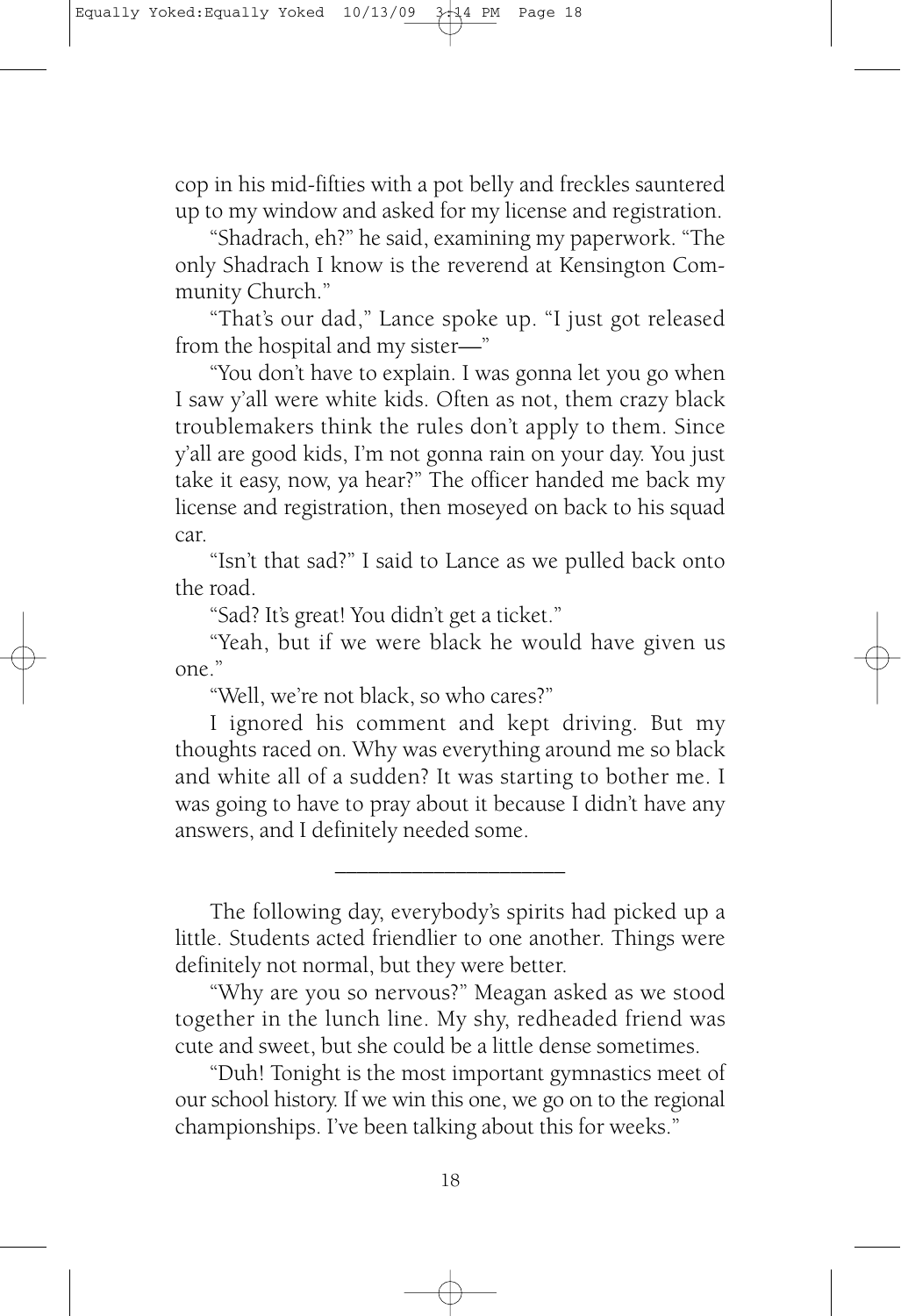"Oh, sure, yeah. I remember."

"I don't know if I'm ready," I confessed. "I've been practicing like crazy, but I'm still having trouble on some of the routines. I really wish we could have practiced yesterday."

"You'll be fine. You're great. How's Branson?"

I sighed. Meagan wasn't athletic, so she couldn't really understand how important this was to me. I decided there was no point in trying to explain. "He's supposed to be getting out of the hospital today."

"That's great. You know, I didn't think you and Branson would ever get back together."

Brittany cut in line behind us. "What are you saying, Meagan? That after I messed him up she'd never want him back?"

"It doesn't matter what went on between you and Branson," I told her. "What's important is that we're back together now, and I hope it lasts forever this time."

When Brittany didn't say anything Meagan spoke up. "If he's who you really want, I hope it works out."

When we sat at our table, I was still kind of mad at Brittany. She just didn't get the concept of true friendship.

"I'm getting some of the other cheerleaders to go to your meet tomorrow," Brittany said.

"You are?" Meagan asked, swallowing a bite of meat loaf.

"Yeah. Everyone knows the great Laurel Shadrach might be going to the Olympics someday and we all want to be there to see her in action." Brittany winked at me. "Branson's coming too. I invited him."

"Brittany, you don't need to call my boyfriend for me," I said. "I have a tongue, I can speak for myself."

"Whatever."

I got up. "You should have at least told me first. I might be a little nervous with Branson at the meet." I threw my lunch in the trash and left the cafeteria. I couldn't eat. I was way too anxious. Something about Branson and Brittany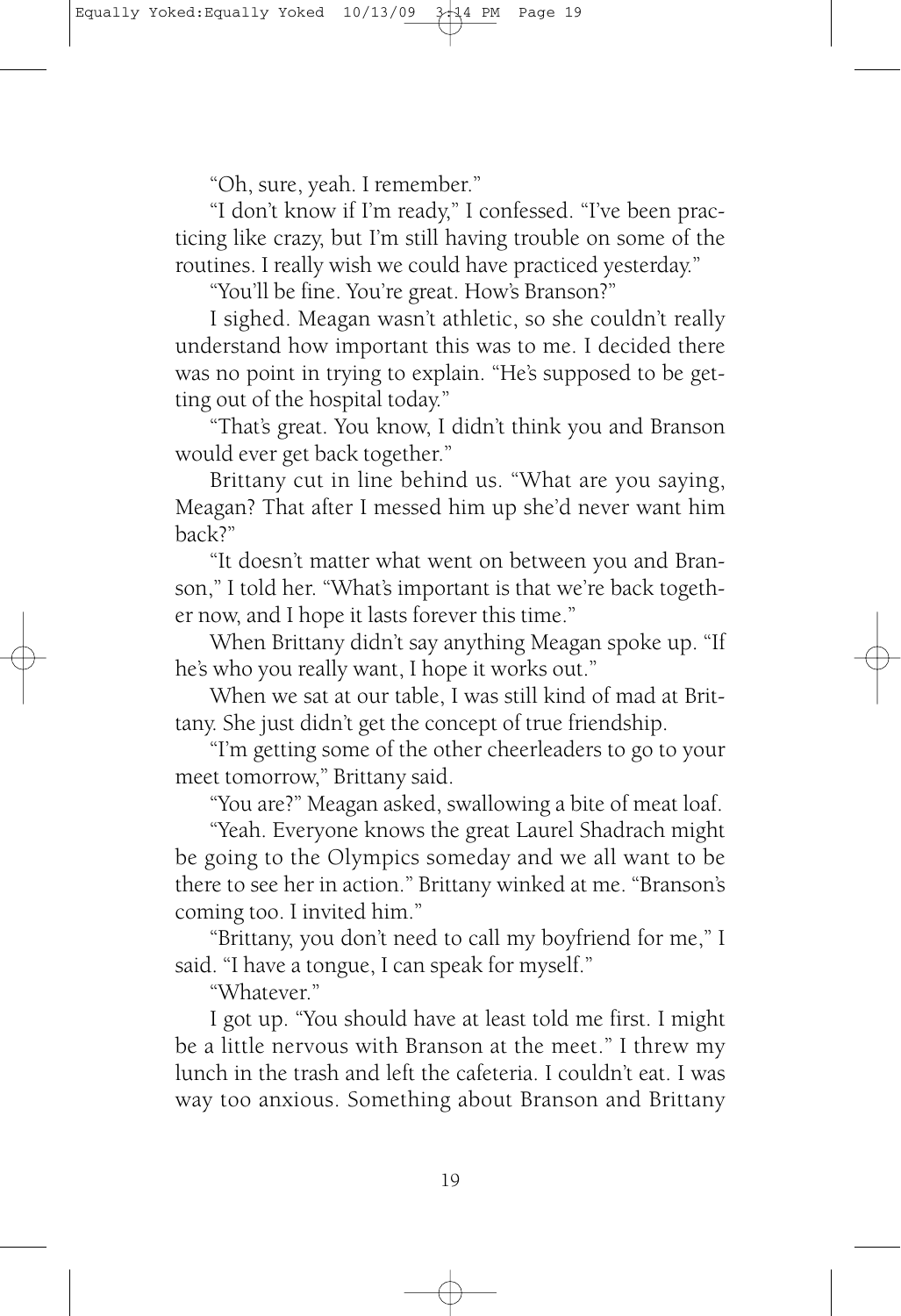bothered me. Was he coming because he wanted to support me, or because he knew Brittany would be there?

I would never be able to concentrate on the meet with all this confusion going on in my head. I had to pray and give it all to God. I went into the bathroom and prayed until I felt better. It worked wonders. I felt as if a load had been lifted from my shoulders.

I proceeded to the gymnasium, arriving an hour before the meet to practice. As I approached the balance beams, Branson walked up to me and pulled me close to him.

"Branson, you should be at home resting."

"I wanted to support you," he said. Then he kissed me and slid his tongue down my throat.

I wanted to push him away, but I didn't want to make him fall over. "Not here."

"Why not? Because your old boyfriend is looking?"

I didn't know what he was talking about until I turned around and saw Foster standing by the bleachers staring at us. I wasn't sure how to respond so I walked away from both of them.

As I passed Foster he said, "I just came to wish you good  $lnck$ "

So much for my extra practice. I stormed into the locker room and prayed there until the other gymnasts started showing up.

It was a really close meet. We were coming in second until my event on the balance beam. I had to get at least a 9.98 for our team to win. I closed my eyes, shot up a quick prayer, and did my thing. My body moved effortlessly and I received a perfect ten!

All the girls on both teams ran to the center of the floor and hugged me. Coach Turner picked me up and swung me around so vigorously I nearly kicked a couple of my teammates. But they didn't seem to care. We were going to the regional championships. What a joy it was beating the odds!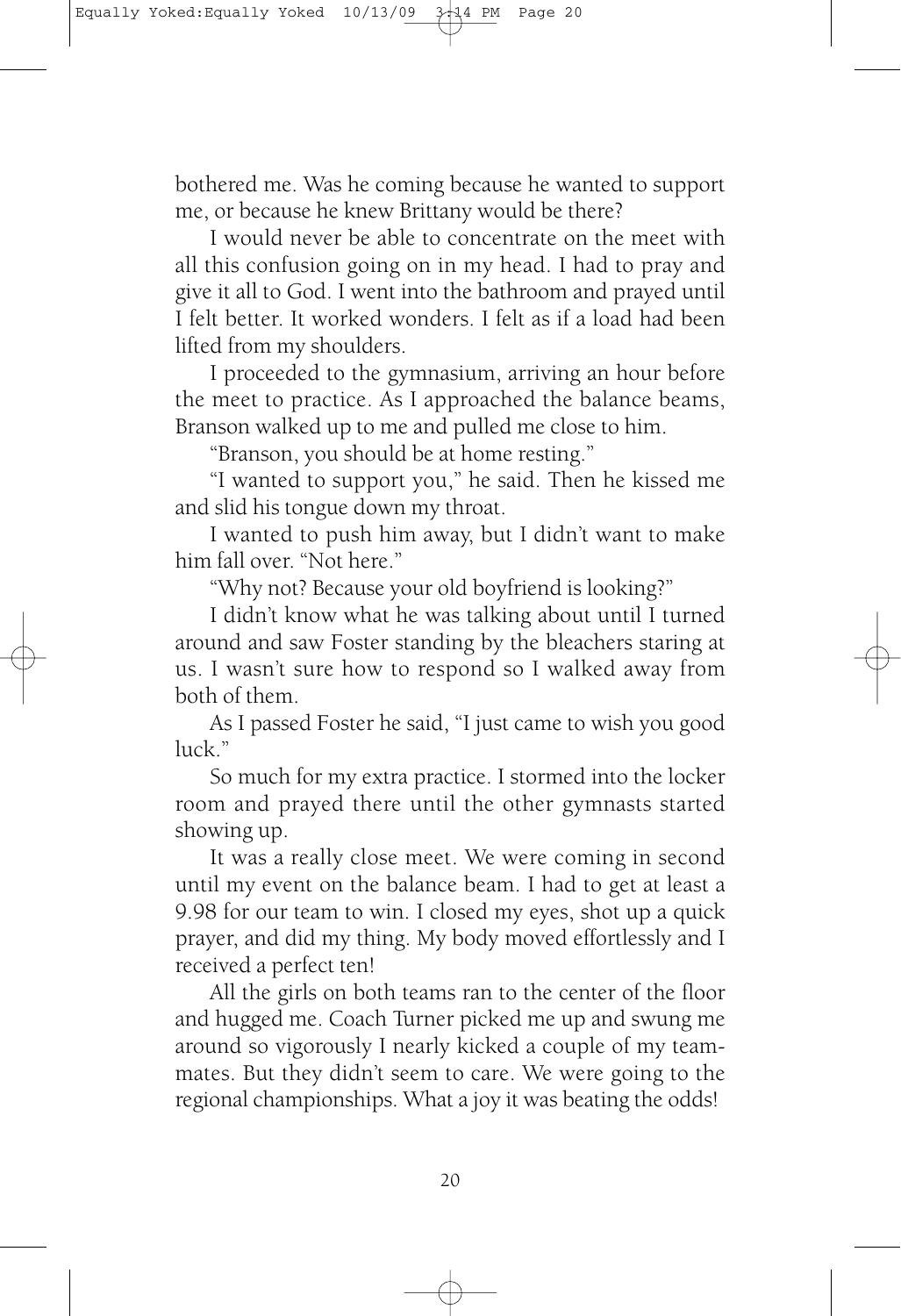mes**s**ing thi**n**gs **u**p  $W$  O

why is Foster coming over here? I wondered as I headed to- $\blacktriangledown$  ward the locker room after winning the meet.

He smiled at me from across the gym like he wanted to say something. I had no clue where Branson was, but I knew he had to be somewhere in the crowd. Yet I couldn't just walk away. That would be rude. So I prepared myself for Foster's encounter.

Boy, did my smile crack when he walked straight past me and approached Shaney, the sophomore gymnast on our team who had a thing for him. She pulled her short blond hair behind her petite little ears and cooed at him in her babyish voice.

I turned away from them, trying to stop blushing. I stood there for ages, waiting for Branson to come and congratulate me. Coach Milligent and Assistant Coach Weslyn, who had been practicing with me at the Rockdale County Gym for four years, spent several minutes telling me how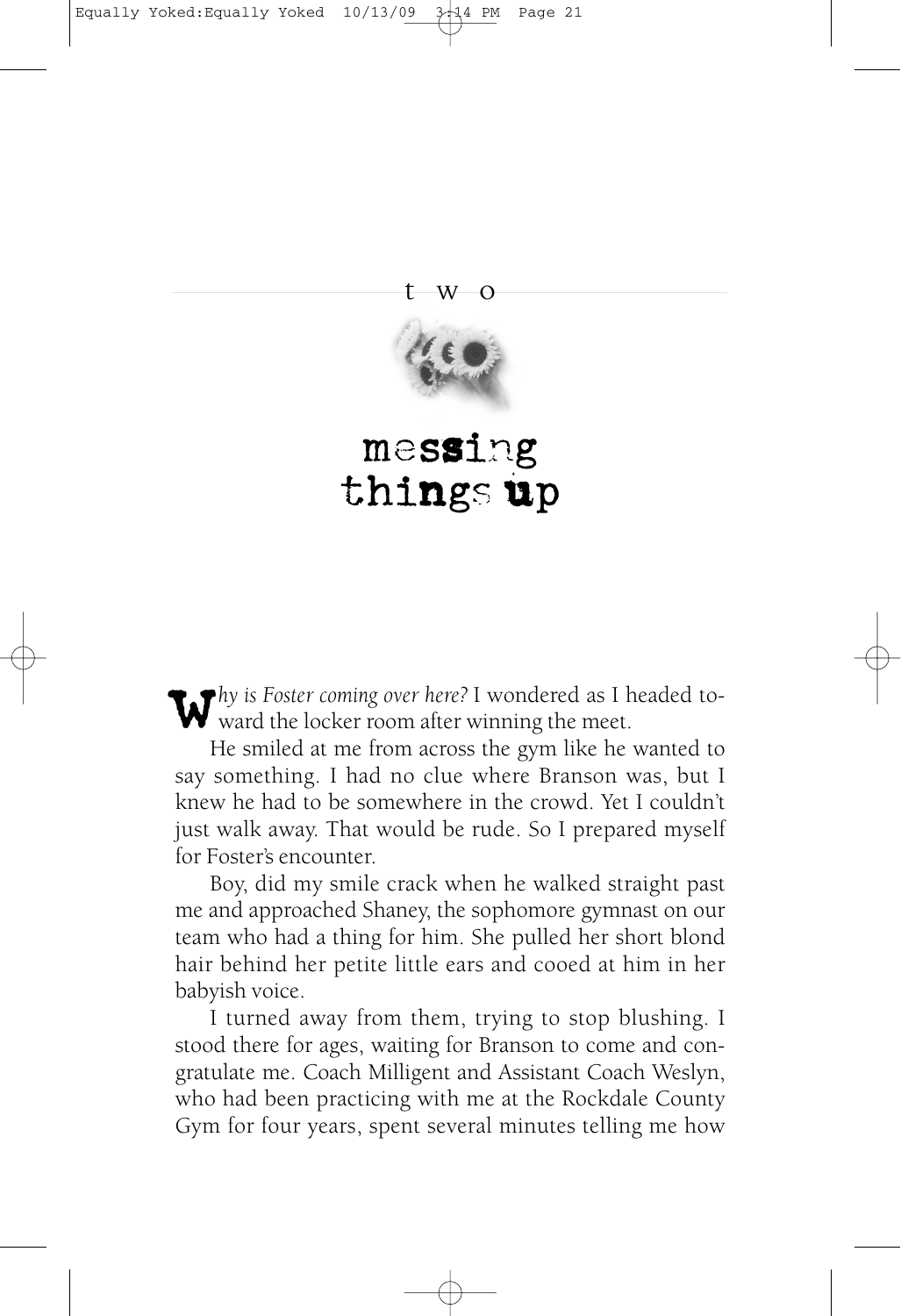proud they were of me. Kirsten Wells, Amanda Carson, and Janet Greer, three of the gymnasts from the Rockdale team, gave me big hugs. But Branson never showed up.

My parents came over and suggested we all go out to celebrate. I told them I'd rather hang out with my friends. This was, after all, my senior year, and I wanted to spend time with them while I could.

Just then Brittany and Meagan came up to us. "Hi, Mrs. Shadrach," they greeted in unison.

"Hey, girls," Mom said. "So, what are you planning for tonight?"

"To take the superstar out to celebrate," Brittany said. "Don't worry, we'll be careful."

My parents walked off with a chuckle, and I started searching the crowd again.

"Branson left," Brittany stated.

"You don't have to say it for the whole gym to hear," I said as I noticed Foster looking at me. Shaney was still babbling at him, but I figured he might hear my friends talking to me about Branson. "Maybe I should go find him."

Brittany laid a hand on my arm. "He's fine. He was tired and asked me to tell you congratulations." She pulled me toward the door. "Now, come on. I've got the perfect plans for tonight."

"Wait. I've got to change clothes first."

The two of them headed out the gym doors, and I started for the locker room. On the way a local reporter stopped me.

"Laurel Shadrach, how did you do it?" he asked, sticking a microphone in my face.

"It wasn't me," I said. "It was all God. I couldn't have done it without Him."

I beamed with pride as I strolled to the locker room and changed into street clothes. I was definitely growing as a Christian if I was able to credit everything I did to the Lord.

My thoughts were interrupted by Shaney, the sopho-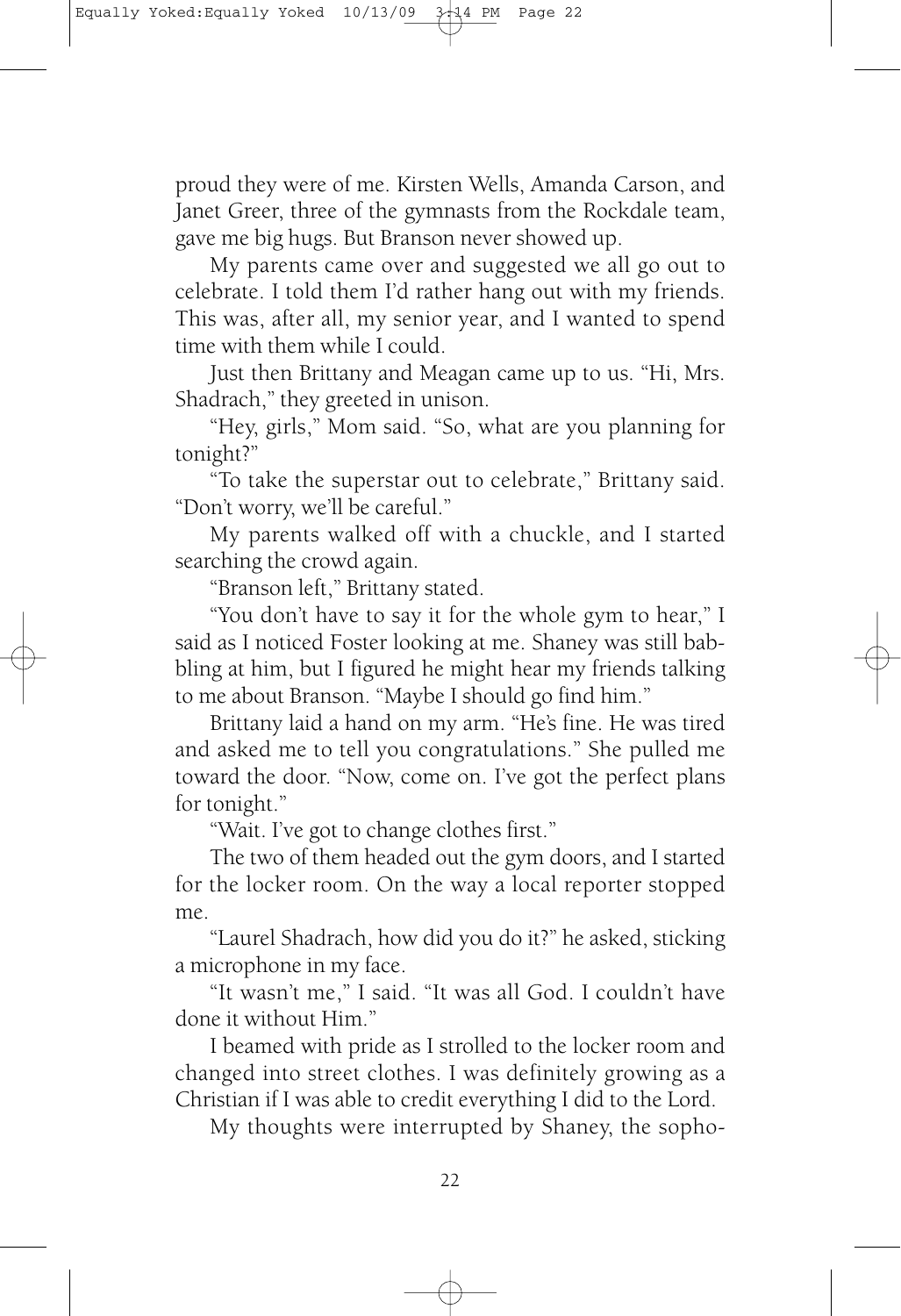more girl who had just been talking with Foster. "You are so full of yourself, Laurel," she said, her manicured hand on her slender hip. "You think you won the whole thing, don't you? Well, your skills aren't that great. That's why your exboyfriend wants me now."

I really wanted to tell her that she certainly didn't contribute anything to the team, but I decided to just ignore her. I started to walk away, but she flung herself at me like a rabid dog. The other gymnasts held her back. I didn't think that was necessary, because there was nothing that puny chick could have done to me anyway.

My friend Robyn burst into the locker room. "What's going on in here?"

"I don't know," I said with a sneer. "This little girl was trying to attack me. I don't know what her problem is."

"Want me to handle her?" Robyn asked, pushing up her sleeves.

"No, I'm fine. She'll settle down in a little while." I took Robyn's arm and we walked out of the locker room, ignoring the little sophomore's taunts.

"I am so proud of you, girl," Robyn said as we crossed the empty gym. She started talking about the plans she'd made for us, and I couldn't break in to tell her about my other friends' plans. When we opened the gym door, I saw Brittany, Meagan, and Kirsten standing in the parking lot.

"It's about time," Brittany said, coming up and grabbing my arm.

"Wait a second, Britt." I turned to Robyn. "I'm afraid I already made plans for tonight. You're welcome to join us."

Robyn stood there for a moment, looking sad and rejected. "That's OK," she finally said. "You guys go have fun." Robyn took off as Brittany pulled me away.

"Britt, you didn't even try to help me convince her."

"She said she didn't want to go," Brittany said. "It didn't seem right to force her. She wouldn't have fit in anyway."

"What does that mean?"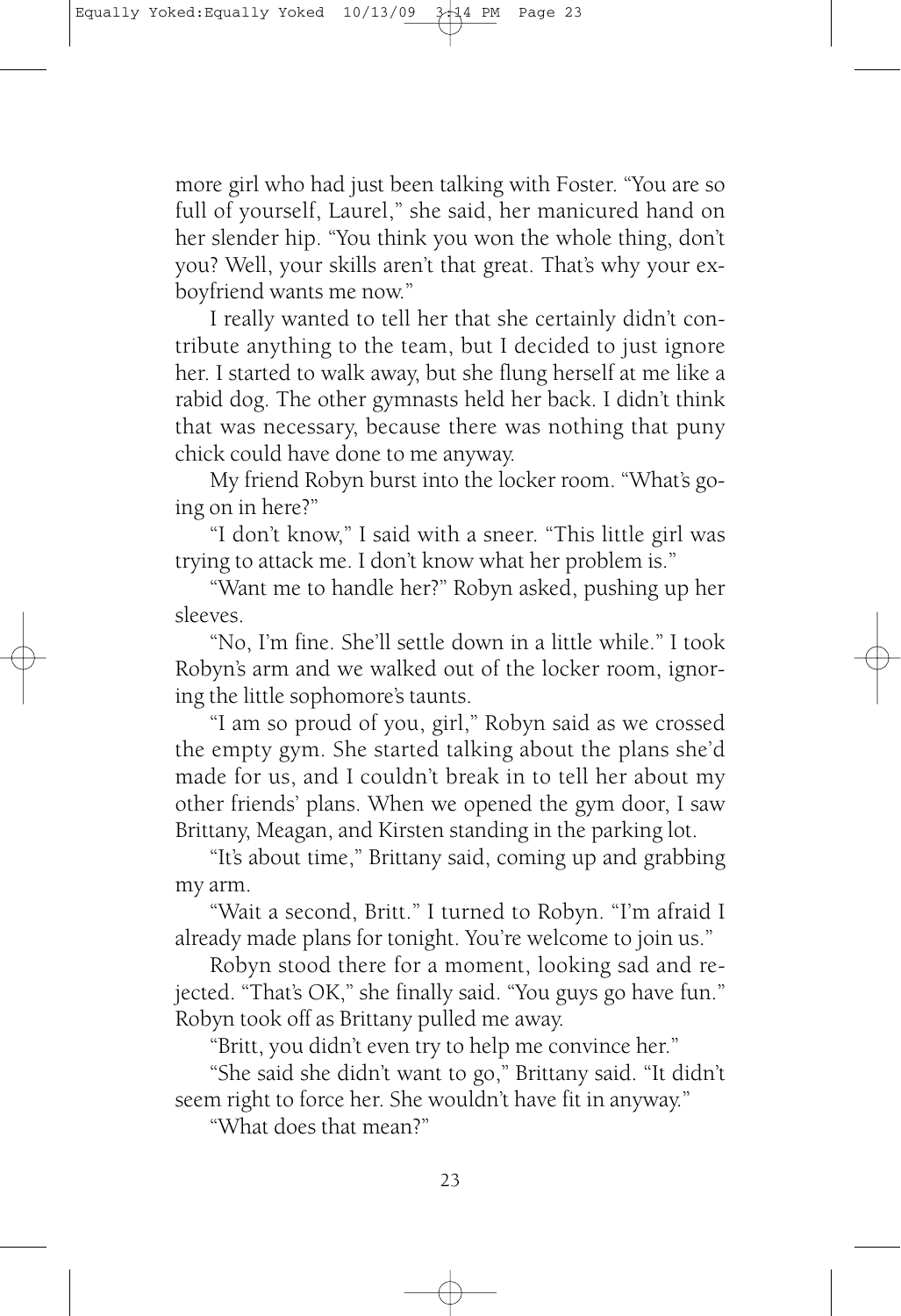"Laurel, she's black. She doesn't understand us. I just want to have fun and hang out with my friends and . . . well, she's not one of them." Brittany led me toward Meagan and Kirsten, who were still waiting by the car.

I felt terrible. Why couldn't we all hang out together? \_\_\_\_\_\_\_\_\_\_\_\_\_\_\_\_\_\_\_\_\_

"Where are we going?" I asked as Brittany drove down the street, Meagan and Kirsten in the backseat.

"Branson arranged a party for you at Jackson's house," Brittany said.

"On a school night?" I asked.

Brittany rolled her eyes. "Yes," she confirmed in a snotty tone. "To celebrate your great victory."

"Brittany, what's up with you? Why are you being so negative?"

"I'm jealous, OK? Are you happy now?"

I couldn't believe my ears. Brittany's long blond hair, clear blue eyes, and knockout figure made her the kind of girl most other girls would give anything to look like. She lived with her father, who was a doctor. Brittany's brother Gabriel was off at the University of South Carolina, so their father spoiled his daughter like she was an only child. Brittany was a cheerleader, had done some modeling, and had even won beauty pageants.

"How could you be jealous of me?" I asked.

"You were the hero today," she admitted. "I never get to be the hero." She sniffed. "And a party is being planned for you. Your parents are still together but my folks are divorced. My dad is getting ready to date again, and I don't want to have to fight with some other woman for his attention." She lowered her voice. "And besides, you don't have HIV"

Brittany started crying. I did too. Sure, we had our differences, but I hated that she had so much heartache in her life.

"I'm trying not to feel angry every time good things hap-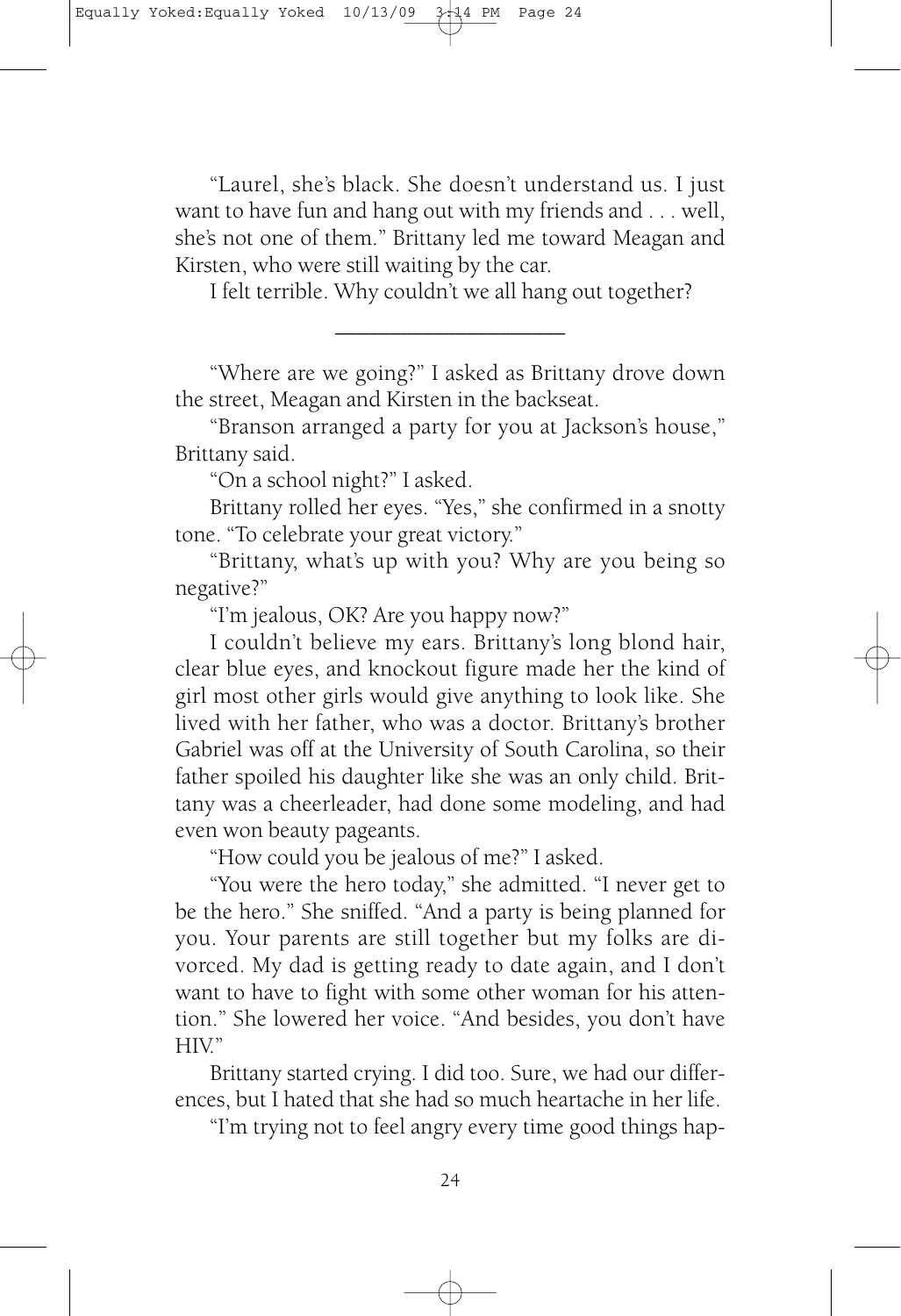pen for you," Brittany said, wiping her damp cheek as she pulled into Jackson's driveway.

"I'm sorry," I said. "Are you going to be OK?"

"I'm fine. Let's go into this party and liven things up."

I got out of the car and watched Brittany take off into the house. Dozens of cars lined the street on both sides. I wondered what kind of party this was going to be.

Kirsten came up to me and whispered, "Brittany has HIV?" I hesitated. "Yeah."

"Serves her right for stealing your boyfriend. That's the type of thing girls like her deserve. I can't wait till I tell my neighbor, Chevy Danson. He used to have a huge crush on her, remember?"

"Kirsten, don't spread that around. Brittany's my friend and I care about her."

"Hey, no problem. I'll keep it a secret if you want me to," she promised.

I sighed in relief, glad that she thought enough of our friendship to keep quiet about my best friend's problem.

"I'm really going to miss you," I said, putting my arm around her. Kirsten's dad had accepted a big job promotion that required her family to move to New York. They were staying in Georgia until after graduation, but planned to leave right after that.

"I'm gonna miss you too," she said. "If it wasn't for you, I'd probably still be bulimic and a junkie. You've really made a difference in my life."

"God made the difference," I said, wanting to give credit to the right source. "Don't ever forget that."

"I won't," she promised.

As we walked into the house, it occurred to me that Jackson Reid was having a party and Robyn, his girlfriend, wasn't welcome. Brittany had said she wouldn't fit in. But there were plenty of other black people around—even some people Robyn hung out with at school.

I looked for Brittany, but all I found was a bunch of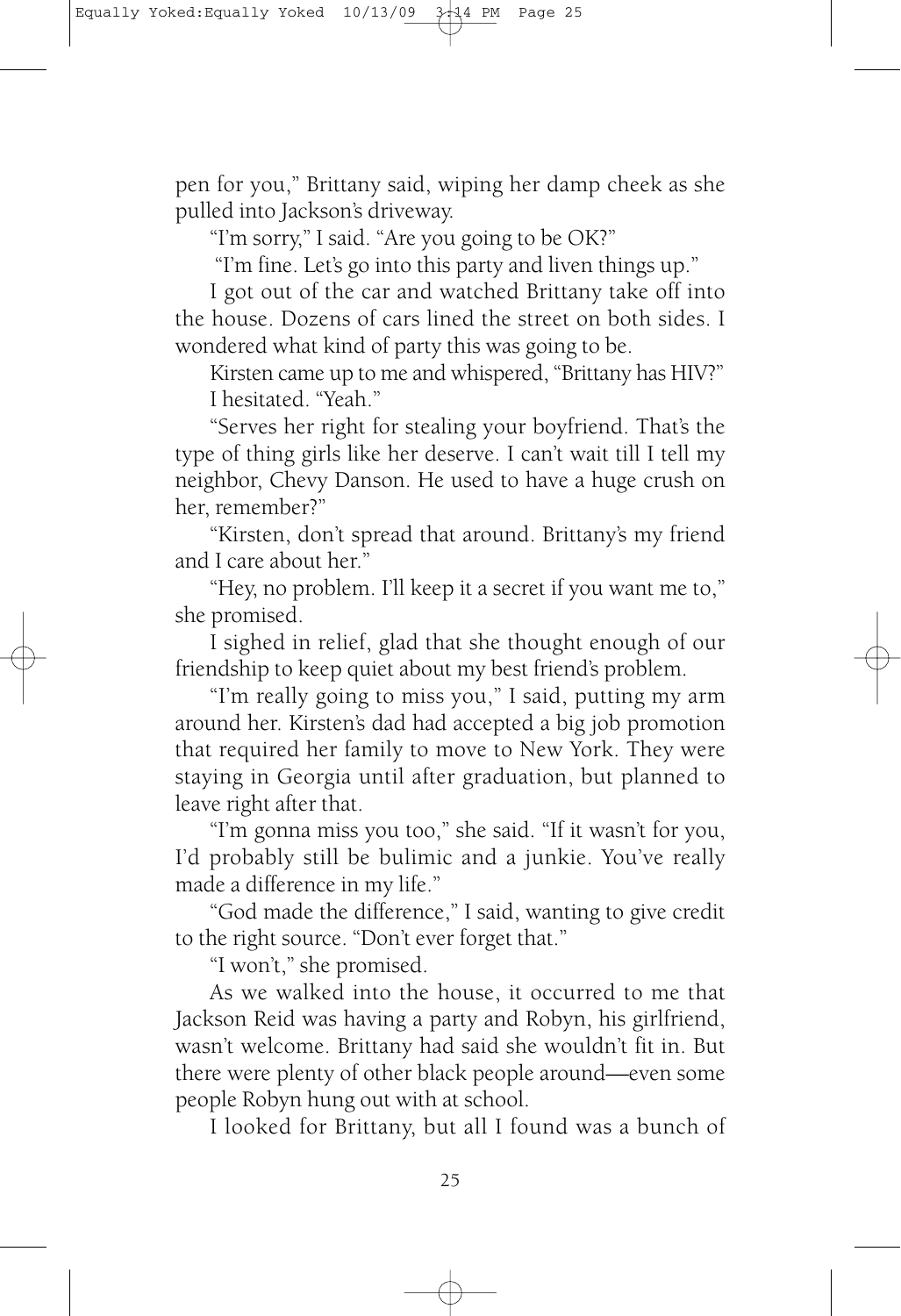football players around a keg of beer. I was happy that Branson and Brittany were nowhere near it. Then again, I thought, where were they?

I decided to check upstairs. Sure enough, the two of them were talking in one of the bedrooms . . . alone.

"What's going on?" I asked.

They both looked up with guilty expressions. "It's not what you think," Brittany assured me. "I had to tell Branson I was sorry for maybe giving him a disease."

"I still have one more test," Branson said. "I'm not out of the woods yet."

I decided to drop it. Obviously HIV was still weighing heavily on his mind, and if he needed to talk about it he should.

"Did you want something?" Brittany asked.

Remembering the reason I'd gone looking for her in the first place, I sat on the bed beside her. "I was just wondering why Robyn couldn't come to this party. I mean, she *is* Jackson's girlfriend."

Brittany shrugged. "He didn't want her to come. He asked me not to tell her about the party. Talk to him about it."

I was boiling. This made no sense. I stormed downstairs and found Jackson in the kitchen. I wondered where his foster parents were, knowing that if they were around, Jackson wouldn't be having this kind of party.

As soon as he saw me, he pinned me to the wall. His breath reeked of alcohol. "You know, you look good for a white girl. I never even noticed until I saw you in that leotard today. Man, you've got a nice body." I tried to squirm out of his hold, but he was too strong for me. He licked my ear. "Maybe when you get tired of Branson you can give me a try."

Branson suddenly showed up and shoved Jackson across the kitchen. "What are you doing with my girl?" he yelled.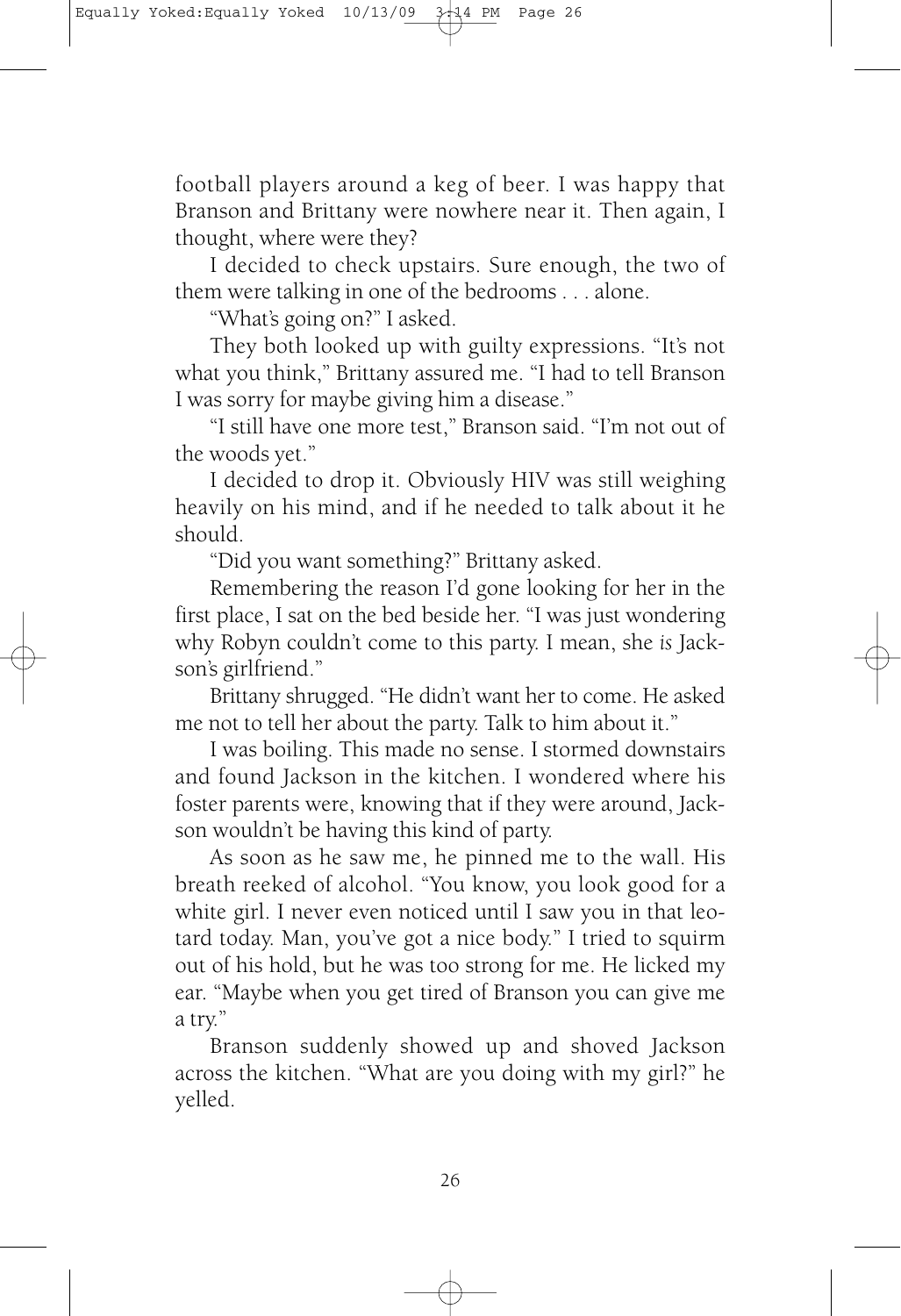"Hey, man, I was just playin'," Jackson said, leaning against a counter.

"Well, back off, all right?"

"Sure," Jackson said. "It's cool."

They smacked hands and Jackson left. Branson pulled me toward him and kissed me passionately. Boy, did I love him.

\_\_\_\_\_\_\_\_\_\_\_\_\_\_\_\_\_\_\_\_\_

The next morning I woke up to the wonderful smells of bacon and blueberry pancakes. I couldn't believe Mom had made me a special breakfast on a school day.

"You got an important call last night," my mom said when I came downstairs.

Liam, my oldest brother, was smiling from ear to ear. "Somebody's going to college."

"What are you talking about?" I asked, tossing a few slices of bacon onto a plate.

"Coach Burrows called," Mom said.

I almost dropped my dish. "From UGA?"

"Yes," Dad said. "She said she's going to the regional championships on Saturday, and she's looking forward to watching you compete. If she likes what she sees, she has the authority to offer you a scholarship."

My heart was racing. Going to the University of Georgia had been my dream since I moved to Conyers from Conway, Arkansas, four years ago. I didn't know whether to laugh or cry or jump up and down like a little kid.

"I can't wait to tell Coach Turner and Coach Milligent!" I gobbled down a couple of pancakes and washed them down with a full glass of orange juice, my heart pounding.

After school, I stopped by Mrs. Turner's office and gave her the great news. Then I flew to Rockdale Gym for my after-school practice.

"You're five minutes late, Ms. Shadrach," Coach Milligent said when I burst through the doors. "An Olympic gymnast always has her priorities in order."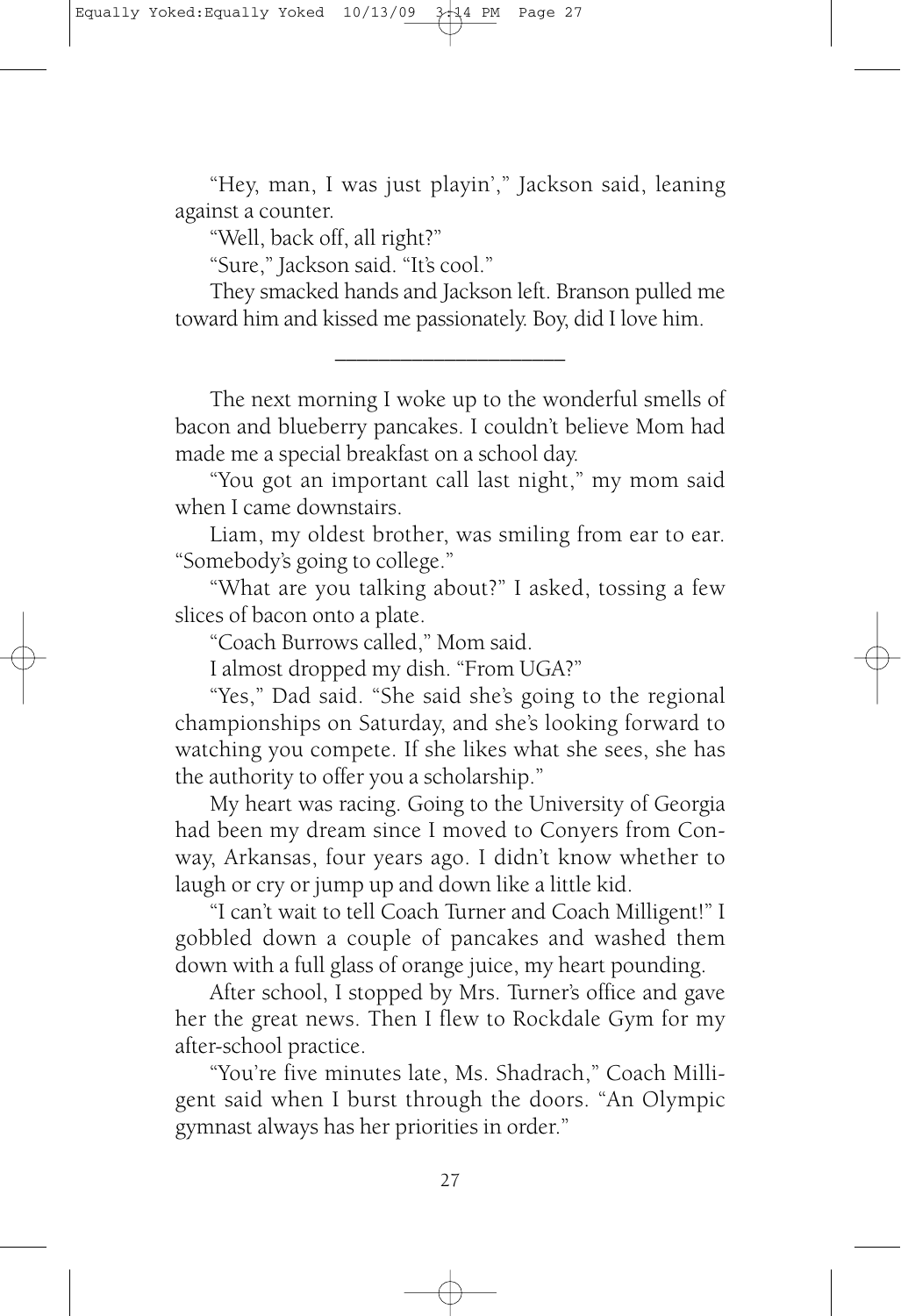"Sorry, Coach," I said, catching my breath.

I kept the news about UGA to myself until after I showed my coach what I could do. After a great practice I told him all about it, and he was thrilled for me. Then I called Branson.

"Hey," he said right away, "you got any plans for tonight?" "Yeah, I've got to study for finals."

"But I want to take you out."

"Branson, I can't. I've got to get good grades so I don't jeopardize my chances of getting into UGA."

"Fine," Branson grumbled and hung up on me. I didn't even have a chance to tell him my great news.

As I was trying to forget about my boyfriend and concentrate on studying, my Sunday school teacher, Mrs. Meaks, called to ask me if I was planning to come to the new discipleship group at her house the next day.

"I don't know," I told her. "I've been pretty busy lately. Besides a ton of year-end homework, I've got gymnastics practice at Rockdale before school on Mondays and Wednesdays, and on Tuesdays and Thursdays after school, and every Saturday from nine to twelve. Not to mention the practices for the school team every Monday and Wednesday after school."

"Sounds like a pretty heavy schedule," Mrs. Meaks said.

"It is," I agreed. "But I'll never make the Olympic team if I don't put in the practice time."

"Just don't get too busy for God, Laurel," she said. "That's never a wise decision."

"Yeah, I know," I mumbled.

"We'll be meeting every Thursday at six, and if you decide you want to come you'll be more than welcome. If your practice runs past six, I won't mind if you're late. That would be better than not coming at all."

"I'll try," I said, not really planning to.

The next day after school, I went to the Rockdale County